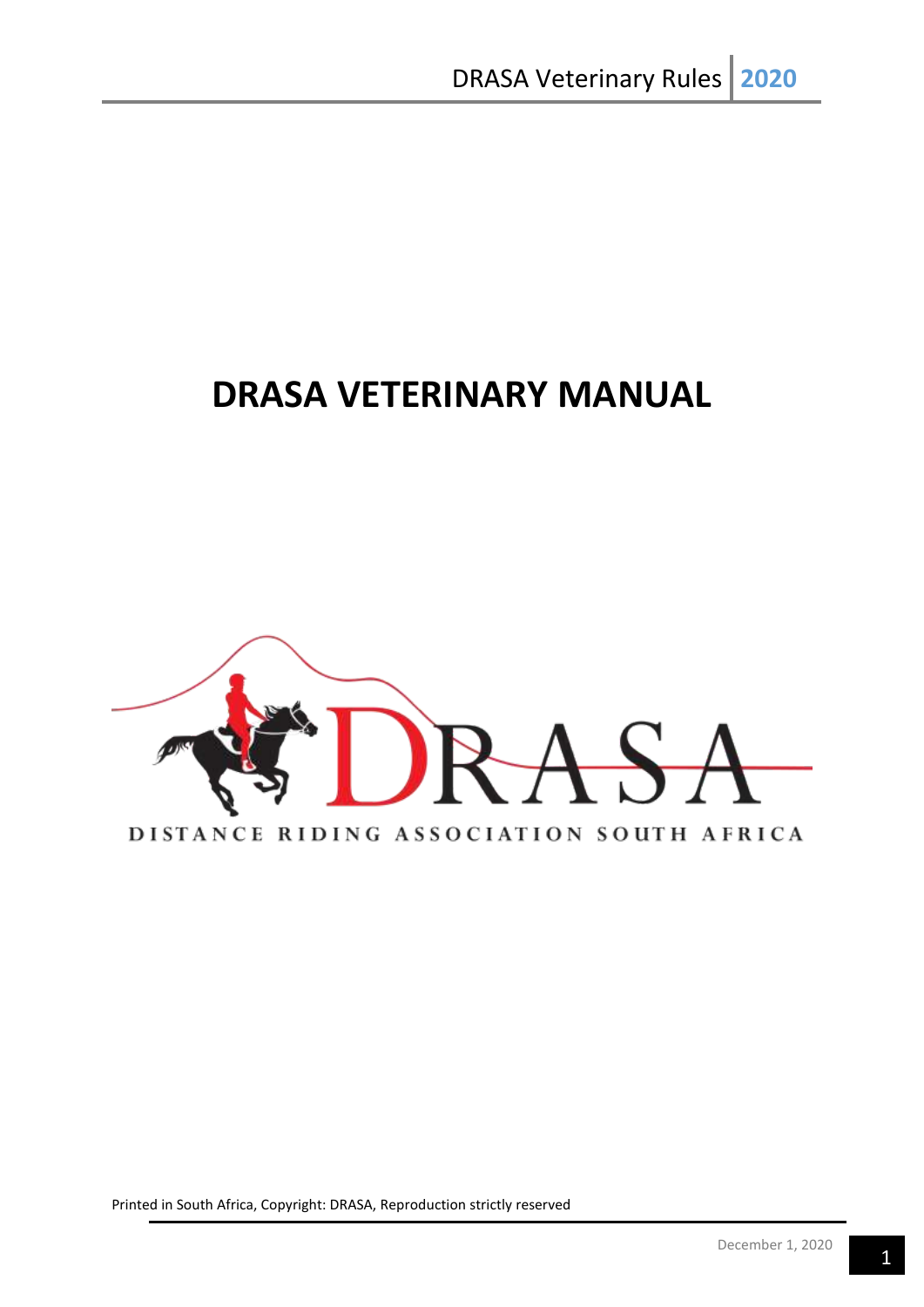# **DRASA CODE OF CONDUCT FOR THE WELFARE OF THE HORSE**

DRASA requires all those involved in long distance horse riding to adhere to the DRASA Code of Conduct. At all times the welfare of the horse must be paramount. Welfare of the horse must never be subordinated to competitive or commercial influences. This manual is just to give an idea of the process by vets when vetting horses at DRASA events. It is not the DRASA vet rules but should be read in conjunction with the **Veterinary Rules** and the Veterinary part of the scorecard.

## **Pre Ride Vetting**

The Pre Ride vetting is scored in total out of 10 points:

**Pulse:** Maximum 5 points for the initial pulse – please measure the pulse and cross/tick the block under the relevant bpm – this will allocate a score to the criteria. All horses have to present with a pulse of 60bpm and below. Anything above is a Disqualification and the horse/rider combination may not start

**Body Condition**: maximum 5 points – based on the body condition scoring table provided in the Veterinary Rules. Please tick/cross under the appropriate block allocating a score to the criteria. Any horse in a poor condition is Disqualified and may not start the event. Please score according to the table- we get a variety of horse breeds and it is important not to discriminate against the big boned breeds as fat when they it is rather a moderately fleshed draft type breed.

**Non Scored Criteria:** these are the normal criteria used to ensure that the horse is fit to start the event but are not scored. Capillary Refill- write in the seconds Hydration – write in the letters as indicated Gut Sounds - write in the letters as indicated Lesions - write in the letters as indicated Motion- all horses with a lameness may not start and are DQ with a reason noted Habitus - write in the letters as indicated

## **First Leg/Second Leg**

If the rider/horse combination are doing 2 legs in the event please use First Leg and Final Vetting. If they are doing three legs us First Leg, Second Leg and Final Vetting.

Each leg is scored out of a total 10 points:

**Pulse:** maximum 5 points- this is the initial pulse of the CRI and must be written down under the relevant block thereby scoring the pulse criteria. Now the CRI can be done and then this first pulse will be written down over the second pulse in the relevant CRI clock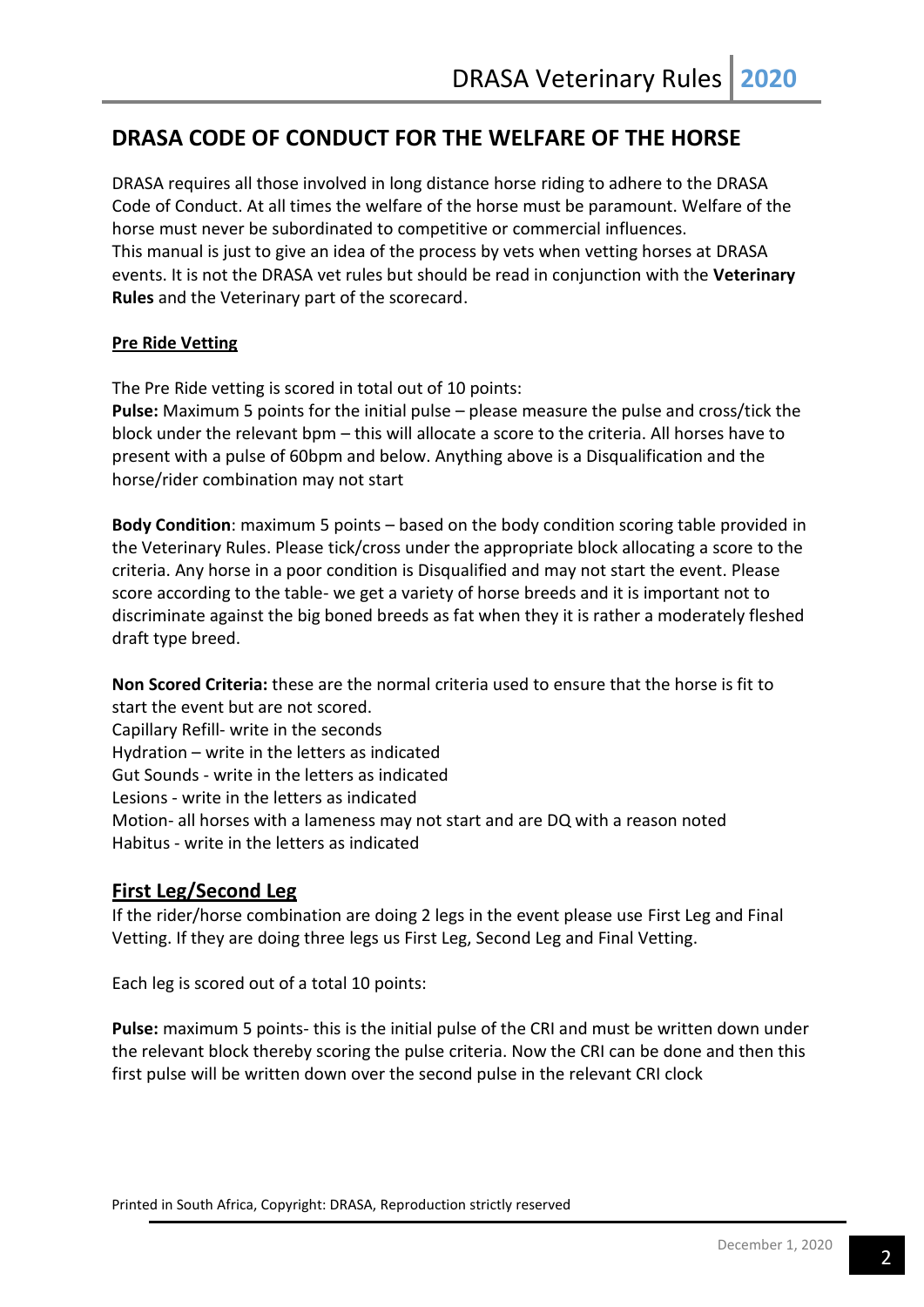**CRI:** maximum 5 points Take the first pulse, trot the horse out while checking for Motion and then within 60 seconds write the second pulse down. This will be written in the relevant block on the Vet Card thereby allocating a score to this criteria.

**Non Scored Criteria:** these are the normal criteria used to ensure that the horse is fit to continue in the event when taken in conjunction with the CRI and Pulse , but are not scored. Capillary Refill- write in the seconds Hydration – write in the letters as indicated Gut Sounds - write in the letters as indicated Lesions - write in the letters as indicated Motion- all horses with a lameness may not start and are DQ with a reason noted Habitus - write in the letters as indicated

## **Final Vetting**

This is the Final vetting of the horse after the final leg is completed The same Criteria and Scores apply as per the previous legs

## **The Final Fit to Travel Home Examination**

If the veterinarian is of the opinion that the horse is fit to travel he shall complete a release card and hand this to the person responsible.

## **Example of Completed Vet Card**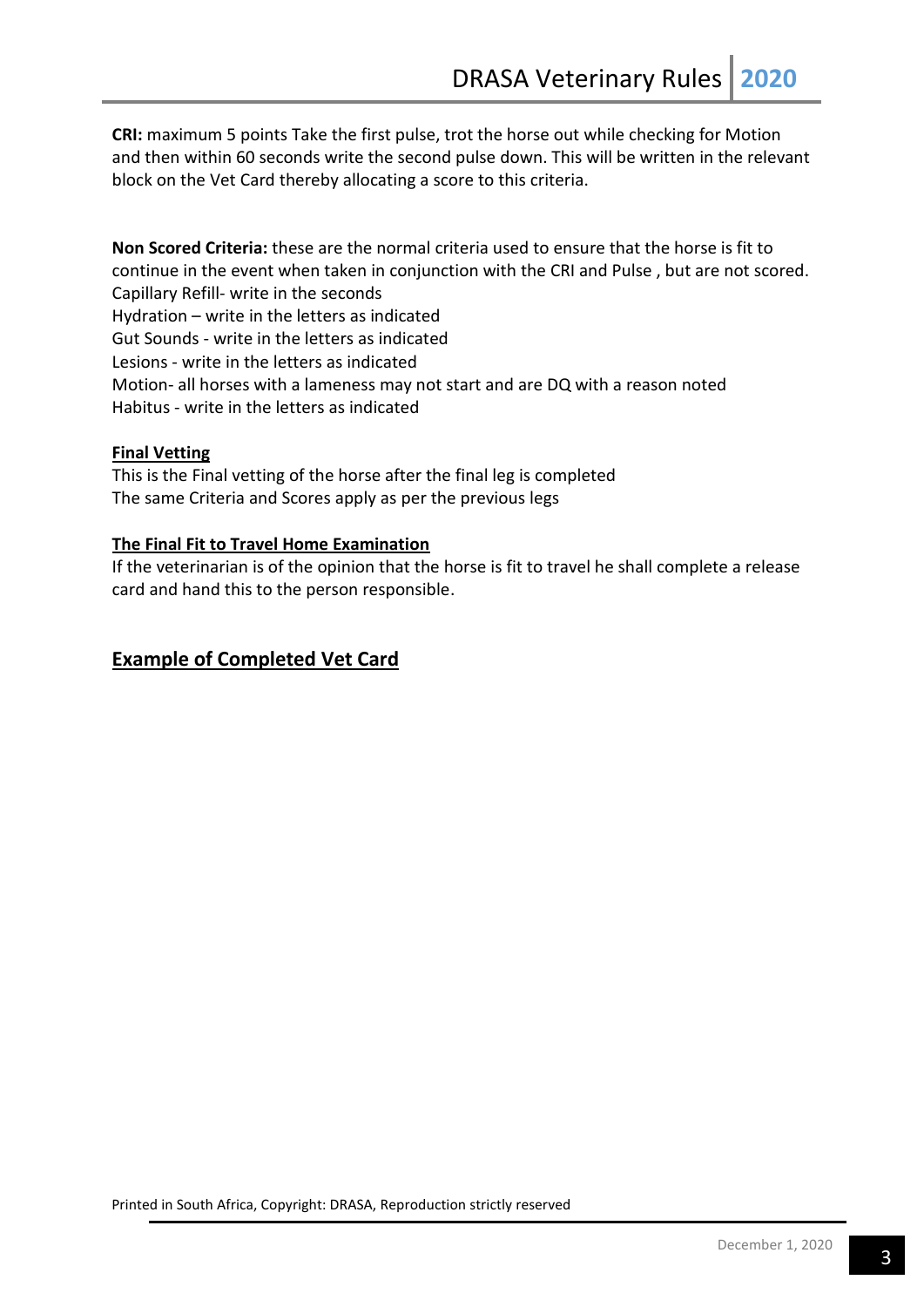DRASA Veterinary Rules **2020**

| Venue :                                                   | Date:                                                                  |                                                                  |                  | <b>Rider Number:</b>                                               |                                                                                        |                                                     |                                |
|-----------------------------------------------------------|------------------------------------------------------------------------|------------------------------------------------------------------|------------------|--------------------------------------------------------------------|----------------------------------------------------------------------------------------|-----------------------------------------------------|--------------------------------|
| Sasalburg 13/Feblaca)                                     |                                                                        |                                                                  |                  | Ao23                                                               |                                                                                        |                                                     |                                |
|                                                           |                                                                        |                                                                  | Pre-Ride         |                                                                    |                                                                                        |                                                     |                                |
| Pulse (Total 5)Enter actual pulse in column               |                                                                        |                                                                  |                  |                                                                    |                                                                                        |                                                     |                                |
| DO.                                                       | 1 point                                                                | 2 points                                                         | 3 points         |                                                                    | 4 points                                                                               | 5 points                                            | Comments/code                  |
| >60bpm                                                    | 55-60bpm                                                               | 50-55bpm                                                         | 45-50bpm         |                                                                    | 40-45bpm<br>42.                                                                        | <40bpm                                              |                                |
| Non Scored Criteria (enter code in appropriate column)    |                                                                        |                                                                  |                  |                                                                    |                                                                                        |                                                     |                                |
|                                                           |                                                                        |                                                                  |                  |                                                                    |                                                                                        | Habitus-                                            |                                |
| Cap Refill -<br>Seconds                                   | Hydration-<br>N-Normal. D-<br>Dehydrated.<br>SD-slightly<br>dehydrated | Gut Sounds-<br>N-normal.<br>R-<br>Reduced, +<br>Increased        | Lesions-         | A-no lesions, B-<br>mild, C- severe                                | Motion-<br>A- sound, B-<br>uneven not<br>consistent, C-<br>lame(give)<br>reason for DQ | Excellent.<br>Good.<br>Depressed                    | Comments/Code<br>for DQ        |
| 15                                                        | M                                                                      |                                                                  |                  | $R_{\text{D}}$                                                     | $^{+}$                                                                                 | 匸                                                   |                                |
| Body Condition Scoring(tick appropriate column - Total 5) |                                                                        |                                                                  |                  |                                                                    |                                                                                        |                                                     |                                |
| DQ                                                        | 1 point                                                                | 2 points                                                         |                  | 3 points                                                           | 4 points                                                                               | 5 points                                            | <b>Comments</b>                |
| Poor                                                      | Fat                                                                    | Fieshy                                                           |                  | Moderately<br>thin                                                 | Moderately<br>fleshy                                                                   | Moderate                                            |                                |
|                                                           |                                                                        |                                                                  |                  |                                                                    |                                                                                        |                                                     |                                |
|                                                           |                                                                        |                                                                  |                  |                                                                    |                                                                                        | <b>GRAND TOTAL Pre Ride - max 10</b>                | 8                              |
|                                                           |                                                                        |                                                                  |                  |                                                                    |                                                                                        |                                                     |                                |
| CRI (enter actual CRI<br>$-[Total 5]$                     | 1 point<br>2 <sup>rd</sup> pulse up to<br>6 bpm higher                 | 2 points<br>2 <sup>nd</sup> pulse up to 4 bpm<br>higher than 1st | <b>First Leg</b> | 3 points<br>2 <sup>%</sup> pulse up to<br>2 bom higher<br>than 1st | 4 points<br>$2nd$ pulse.<br>equal to 1st                                               | 5 points<br>2 <sup>88</sup> pulse lower<br>than 1st | for DQ                         |
|                                                           | than 1st                                                               |                                                                  |                  | 42                                                                 |                                                                                        |                                                     |                                |
|                                                           |                                                                        |                                                                  |                  | $44+$                                                              |                                                                                        |                                                     |                                |
| Pulse (Total 5)Enter actual pulse in column<br>DQ.        | 1 point                                                                | 2 points                                                         |                  | 3 points                                                           | 4 points                                                                               | 5 points                                            |                                |
| >60bpm                                                    | 55-60bpm                                                               | 50-55bpm                                                         |                  | 45-50bpm                                                           | 40-45bpm<br>42.                                                                        | <40bpm                                              | Comments/Code<br>Comments/code |
|                                                           |                                                                        |                                                                  |                  |                                                                    |                                                                                        |                                                     |                                |
| Non Scored Criteria (enter code in appropriate column)    |                                                                        |                                                                  |                  |                                                                    |                                                                                        |                                                     |                                |
| Cap Refill -<br>Seconds<br>代民                             | Hydration-<br>N-Normal, D-<br>Dehydrated,<br>SD-slightly<br>dehydrated | Gut Sounds-<br>N-normal, R-<br>Reduced-I-<br>Increased           |                  | Lesions-<br>A-no lesions,<br>B- mild, C-<br>severe                 | Motion-<br>A- sound, B-<br>uneven not<br>consistent.<br>c<br>Isme(give<br>reason for   | Habitus-<br>Excellent.<br>Good,<br>Depressed        | Comments/Code<br>for DQ        |
| しっ                                                        | L                                                                      | N                                                                |                  | B                                                                  | DQ)<br>$\mathbb{A}$                                                                    | E                                                   |                                |

Printed in South Africa, Copyright: DRASA, Reproduction strictly reserved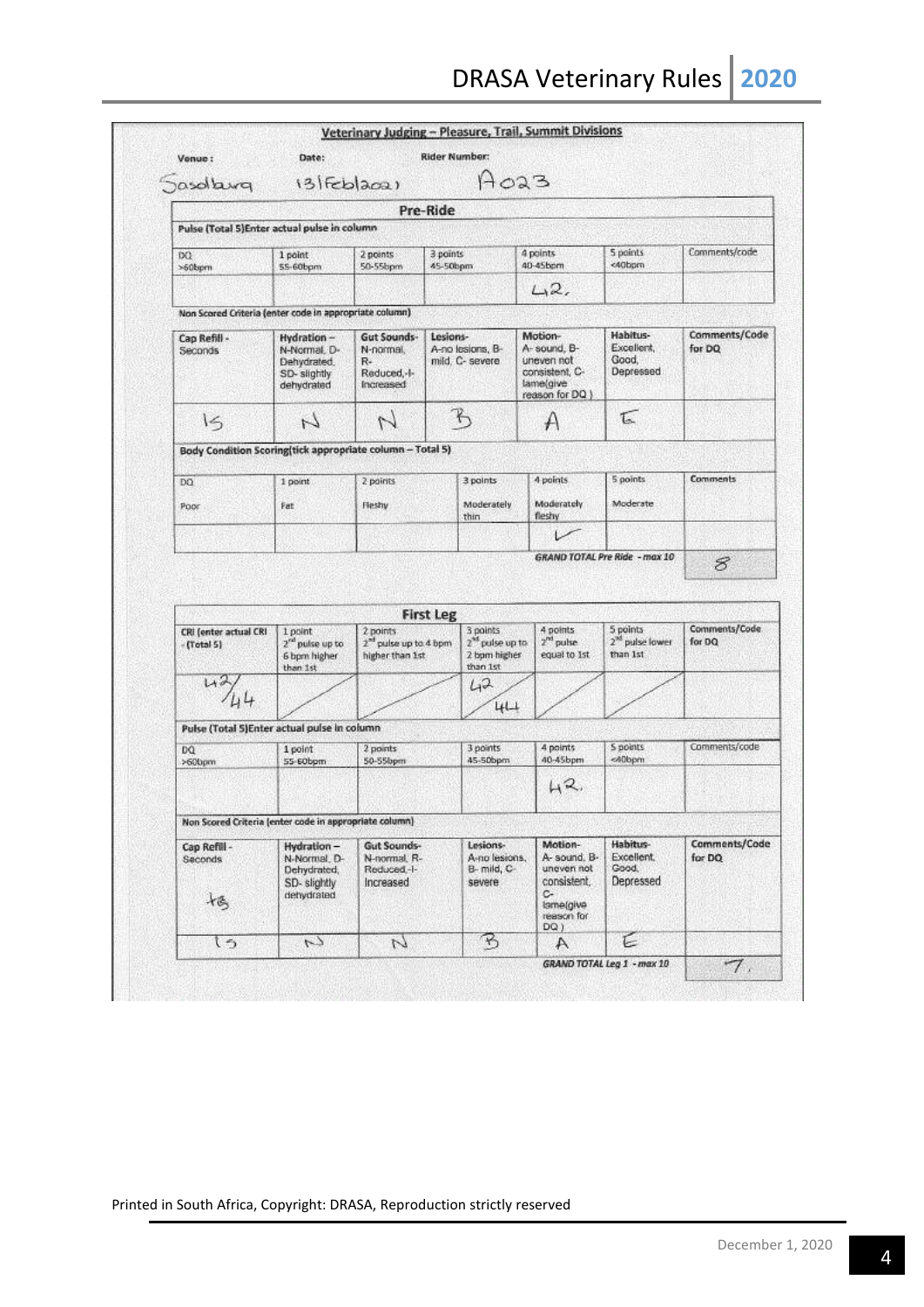|                                                                                                                                                                                                       |                                | Second Leg (if doing 3 legs)                                               |                                         |                                    |                              |                         |
|-------------------------------------------------------------------------------------------------------------------------------------------------------------------------------------------------------|--------------------------------|----------------------------------------------------------------------------|-----------------------------------------|------------------------------------|------------------------------|-------------------------|
| CRI (enter actual CRI                                                                                                                                                                                 | 1 point                        | 2 points                                                                   |                                         |                                    |                              |                         |
| $-(Total 5)$                                                                                                                                                                                          | 2 <sup>nd</sup> pulse up to    | 2 <sup>nd</sup> pulse up to 4bpm                                           | 3 points<br>Z <sup>ne</sup> pulse up to | 4 points                           | 5 points                     | Comments/Code           |
|                                                                                                                                                                                                       | 6bpm higher                    | higher than 1st                                                            | 2bpm higher                             | 2 <sup>nd</sup> pulse              | 2 <sup>nd</sup> pulse lower  | for DQ                  |
|                                                                                                                                                                                                       | than 1st                       |                                                                            | than 1st                                | equal to 1st                       | than 1st-                    |                         |
|                                                                                                                                                                                                       |                                |                                                                            |                                         |                                    |                              |                         |
|                                                                                                                                                                                                       |                                |                                                                            |                                         |                                    |                              |                         |
|                                                                                                                                                                                                       |                                |                                                                            |                                         |                                    |                              |                         |
|                                                                                                                                                                                                       |                                |                                                                            |                                         |                                    |                              |                         |
| Pulse (Total 5) Enter actual pulse in column                                                                                                                                                          |                                |                                                                            |                                         |                                    |                              |                         |
| DO.                                                                                                                                                                                                   | 1 point                        | 2 points                                                                   | 3-ficints.                              |                                    |                              |                         |
| >60bpm                                                                                                                                                                                                | 55-60bpm                       | 50-55bpm                                                                   | 45-50bpm                                | 4 points                           | 5 points                     | Comments/code           |
|                                                                                                                                                                                                       |                                |                                                                            |                                         | 40-45bpm                           | <40bpm                       |                         |
|                                                                                                                                                                                                       |                                |                                                                            |                                         |                                    |                              |                         |
| Non Scored Criteria (enter code in appropriate coldmn)                                                                                                                                                |                                |                                                                            |                                         |                                    |                              |                         |
|                                                                                                                                                                                                       |                                |                                                                            |                                         |                                    |                              |                         |
| Cap Refill -<br>Seconds                                                                                                                                                                               | Hydration-                     | Gut Sounds-                                                                | Lesions-                                | Motion-                            | Habitus-                     |                         |
|                                                                                                                                                                                                       | N-Normal-O-<br>Dehydrated.     | N-normal, R-                                                               | A-no lesions                            | A- sound, B-                       | Excellent.                   | Comments/Code<br>for DQ |
|                                                                                                                                                                                                       | SD-slightly                    | Reduced, 4-<br>Increased                                                   | B- mild, C-                             | uneven not                         | Good.                        |                         |
|                                                                                                                                                                                                       | dehydrated                     |                                                                            | severe                                  | consistent.                        | Depressed                    |                         |
|                                                                                                                                                                                                       |                                |                                                                            |                                         | c.<br>lame(give)                   |                              |                         |
|                                                                                                                                                                                                       |                                |                                                                            |                                         | reason for                         |                              |                         |
|                                                                                                                                                                                                       |                                |                                                                            |                                         | DQ)                                |                              |                         |
|                                                                                                                                                                                                       |                                |                                                                            |                                         |                                    |                              |                         |
|                                                                                                                                                                                                       |                                |                                                                            |                                         |                                    |                              |                         |
|                                                                                                                                                                                                       |                                |                                                                            |                                         |                                    | GRAND TOTAL Leg 2 - max 10   |                         |
|                                                                                                                                                                                                       |                                |                                                                            |                                         |                                    |                              |                         |
|                                                                                                                                                                                                       |                                |                                                                            |                                         |                                    |                              |                         |
|                                                                                                                                                                                                       |                                |                                                                            |                                         |                                    |                              |                         |
|                                                                                                                                                                                                       |                                |                                                                            |                                         |                                    |                              |                         |
|                                                                                                                                                                                                       |                                | <b>Final Vetting</b>                                                       |                                         |                                    |                              |                         |
|                                                                                                                                                                                                       |                                |                                                                            |                                         |                                    |                              |                         |
|                                                                                                                                                                                                       | 1 point                        |                                                                            |                                         |                                    |                              |                         |
|                                                                                                                                                                                                       | 55-60bpm                       | 2 points<br>50-55bpm                                                       | 3 points                                | 4 points                           | 5 points                     | Comments/code           |
| ゼ                                                                                                                                                                                                     |                                |                                                                            | 45-50bpm                                | 40-45bpm                           | <40bpm                       |                         |
|                                                                                                                                                                                                       |                                |                                                                            |                                         |                                    |                              |                         |
|                                                                                                                                                                                                       |                                |                                                                            |                                         | لمناحا                             |                              |                         |
|                                                                                                                                                                                                       |                                |                                                                            |                                         |                                    |                              |                         |
|                                                                                                                                                                                                       |                                |                                                                            |                                         |                                    |                              |                         |
|                                                                                                                                                                                                       |                                |                                                                            |                                         |                                    |                              |                         |
|                                                                                                                                                                                                       | Hydration-                     | Gut Sounds-                                                                | Losions-                                | Motion-                            | Habitus-                     | Comments/Code           |
|                                                                                                                                                                                                       | N-Normal, D-<br>Dehydrated.    | N-normal, R-                                                               | A-no lesions,                           | A- sound, B-                       | Excellent,                   | for DQ                  |
|                                                                                                                                                                                                       | SD-slightly                    | Reduced, --<br>Increased                                                   | B- mild, C-                             | uneven not                         | Good.                        |                         |
|                                                                                                                                                                                                       | dehydrated                     |                                                                            | severe                                  | consistent                         | Depressed                    |                         |
|                                                                                                                                                                                                       |                                |                                                                            |                                         | c.                                 |                              |                         |
|                                                                                                                                                                                                       |                                |                                                                            |                                         | lame(give<br>reason for            |                              |                         |
|                                                                                                                                                                                                       |                                |                                                                            |                                         | DO)                                |                              |                         |
| 2s                                                                                                                                                                                                    |                                |                                                                            |                                         |                                    |                              |                         |
|                                                                                                                                                                                                       | 5D                             | R                                                                          | ß                                       | A                                  | G                            |                         |
|                                                                                                                                                                                                       | 1 point                        | 2 points                                                                   | 3 points                                | 4 points                           | 5 points                     |                         |
|                                                                                                                                                                                                       | 2 <sup>nd</sup> pulse up to    | 2 <sup>nd</sup> pulse up to 4bpm                                           | 2 <sup>nd</sup> pulse up to:            | 2 <sup>nd</sup> pulse              | 2 <sup>10</sup> pulse forwer | Comments/Code           |
|                                                                                                                                                                                                       | <b>Sbpm higher</b><br>than 1st | Figher than 1st                                                            | 2bpm higher                             | equal to 1st                       | than 1st                     | for DQ                  |
|                                                                                                                                                                                                       |                                |                                                                            | than 1st                                |                                    |                              |                         |
|                                                                                                                                                                                                       |                                | Lu                                                                         |                                         |                                    |                              |                         |
|                                                                                                                                                                                                       |                                | 48                                                                         |                                         |                                    |                              |                         |
|                                                                                                                                                                                                       |                                |                                                                            |                                         | <b>GRAND TOTAL Final vetting -</b> |                              |                         |
| Pulse (Total 5)Enter actual pulse in column<br>DQ<br>>60bpm<br>Non Scored Criteria (enter code in appropriate column)<br>Cap Refill -<br>Seconds<br>CRI (enter actual CRI<br>$-Total5$<br>$L4$ / $L8$ |                                |                                                                            |                                         | max 10                             |                              | 6.                      |
|                                                                                                                                                                                                       |                                |                                                                            |                                         |                                    |                              |                         |
|                                                                                                                                                                                                       |                                |                                                                            |                                         |                                    |                              |                         |
|                                                                                                                                                                                                       |                                |                                                                            |                                         |                                    |                              |                         |
|                                                                                                                                                                                                       |                                | Total For Vetting (Max 40 for 3 legs, max 30 for 2 legs, max 20 for 1 leg) | 21/30                                   |                                    |                              |                         |